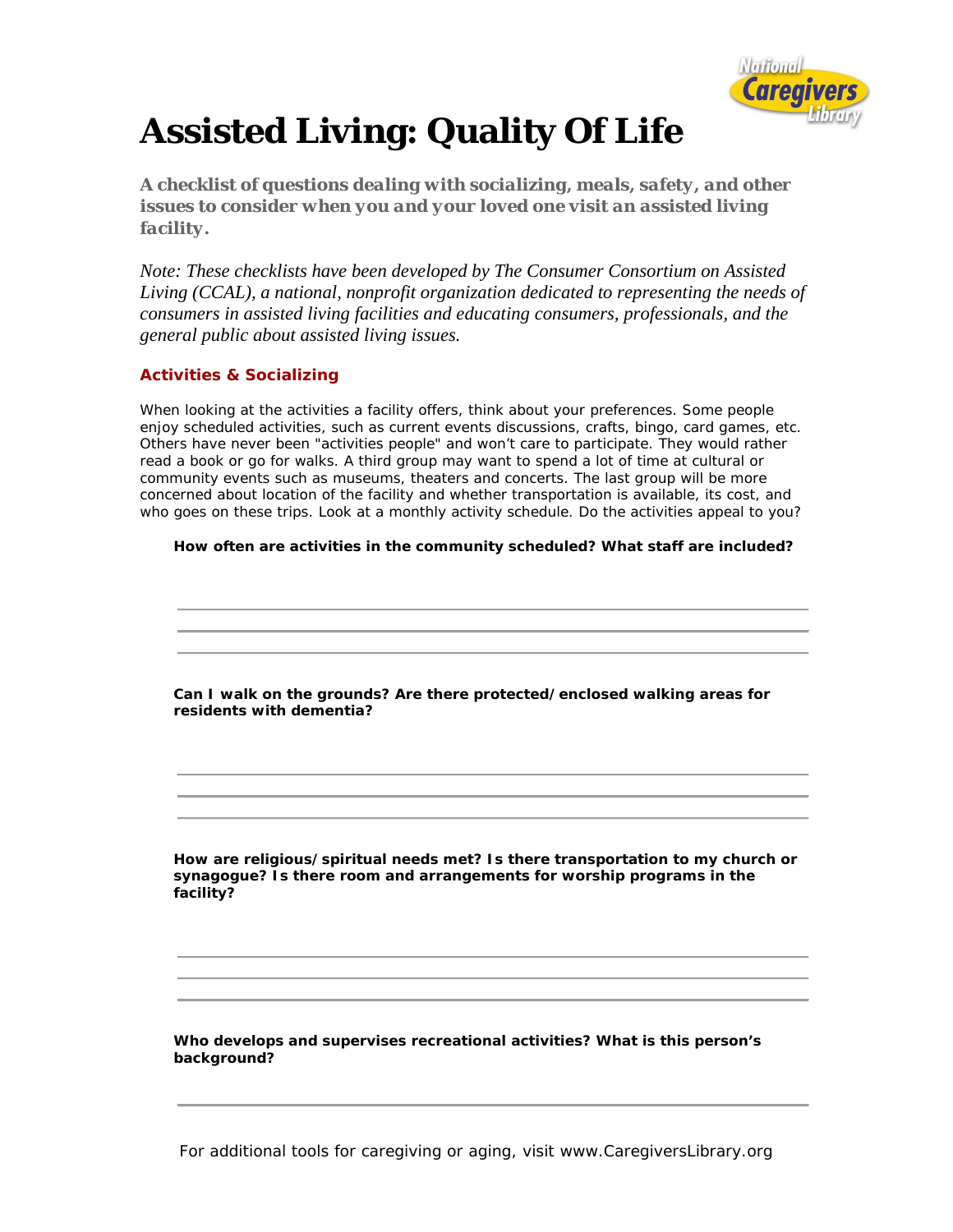**How do residents have input into activities offered?**

### **Meals**

Meals are important to many residents of assisted living. Sample a few meals. How does the food taste? If you have special dietary needs, describe them and ask how those needs can be met. Ask to see a printed menu for the month. Does it look appealing?

#### **What times are meals served?**

 **What happens if I am late, miss a meal, or refuse a meal? Is the answer different if a resident is confused?**

 **What if I want to skip a meal regularly? Is the answer different if a resident is confused?**

 **Can I request to have a tray delivered to my room? Is there an additional charge?**

#### **If I don't like a meal, what are the alternatives?**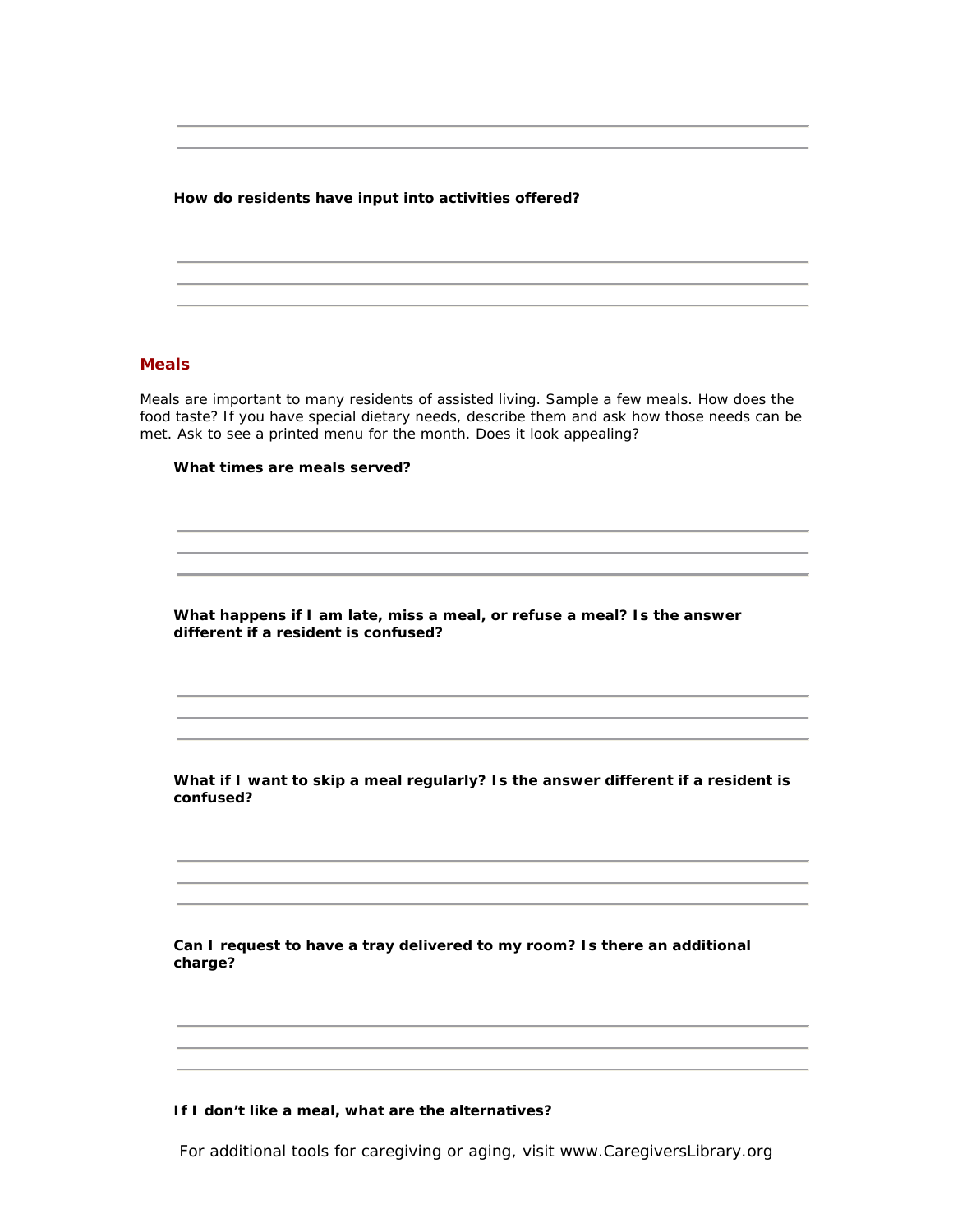**Are snacks available at any time? What kind of snacks are available?**

 **Does a nutritionist or dietitian review meals and special diets? If yes, how often?**

# **Safety/Choice**

Assisted living facilities emphasize independence and choice as vital to their philosophy. They also have rules and procedures designed to protect residents from harm. It is important to match your ability with the extent of choices and opportunities offered by the facility, as well as the limitations it will impose upon you. Facilities vary with regard to the extent of protection they offer residents and may use *negotiated risk agreements* or contracts when issues of safety and choice arise. Because each facility may define the terms differently, use a different term, or not believe in using such agreements, CCAL urges you to ask the facility whether it uses any form of negotiated risk agreements. If they do, they should clearly explain what they mean by the terms that they use and how they use such agreements in practice at the facility.

 **What safety measures are in place to protect residents from wandering away? Personal property being stolen?**

**What if I want an exception to a policy, e.g. signing in and out, smoking, or eating foods that are not on a prescribed diet? Is the answer different if a resident is confused?**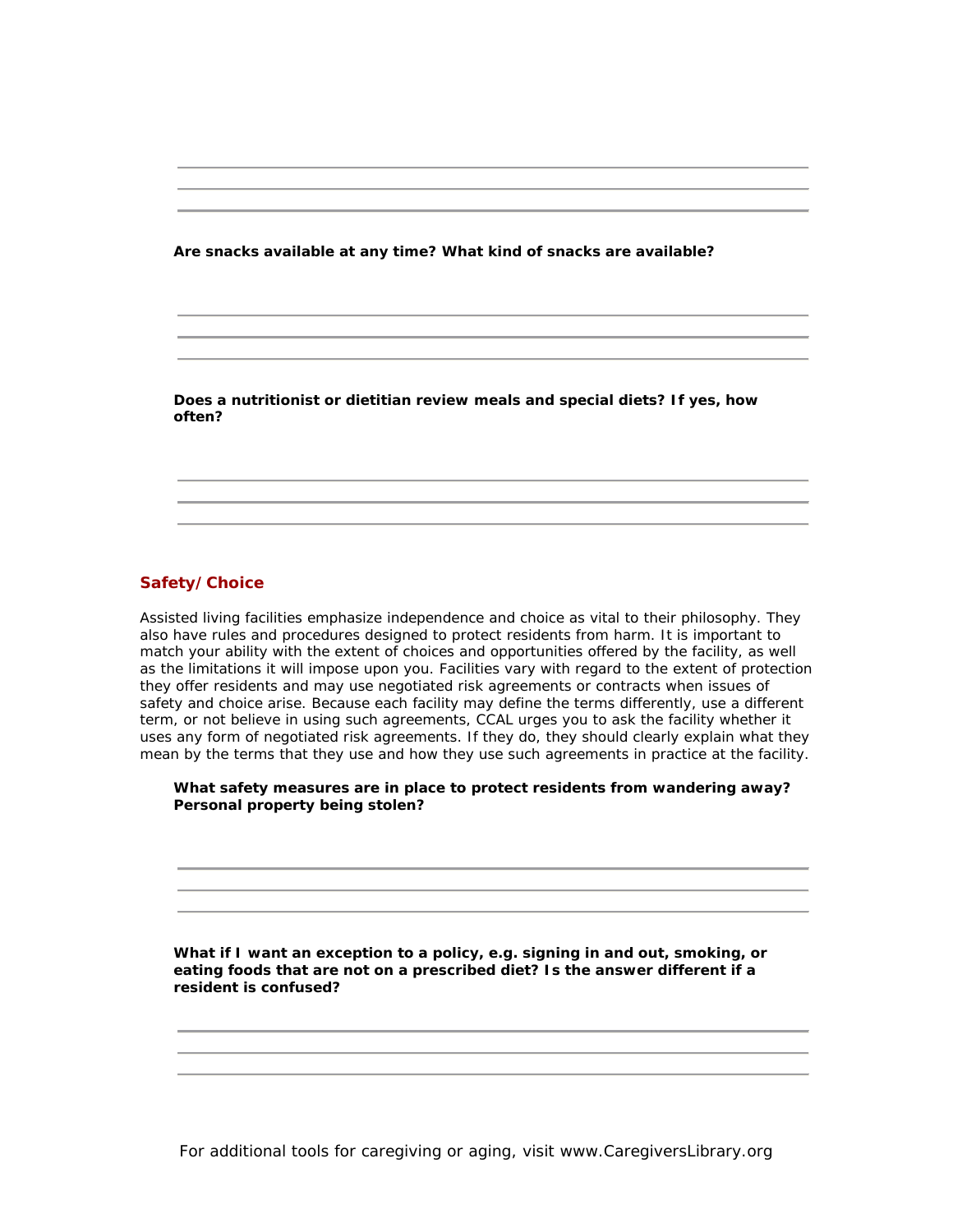**Are background checks performed on all staff? What kind?**

 **Which doors of the facility are locked and when? When doors are locked, how does one access the home? Are exit doors alarmed? Are there safety locks on the windows? Are there call bells in each room and bathroom? How often are they checked to be sure they are working correctly? Is there a fire emergency plan? Are there fire drills? Are emergency plans publicly displayed? Is the floor covering of the facility made of a nonskid material?**